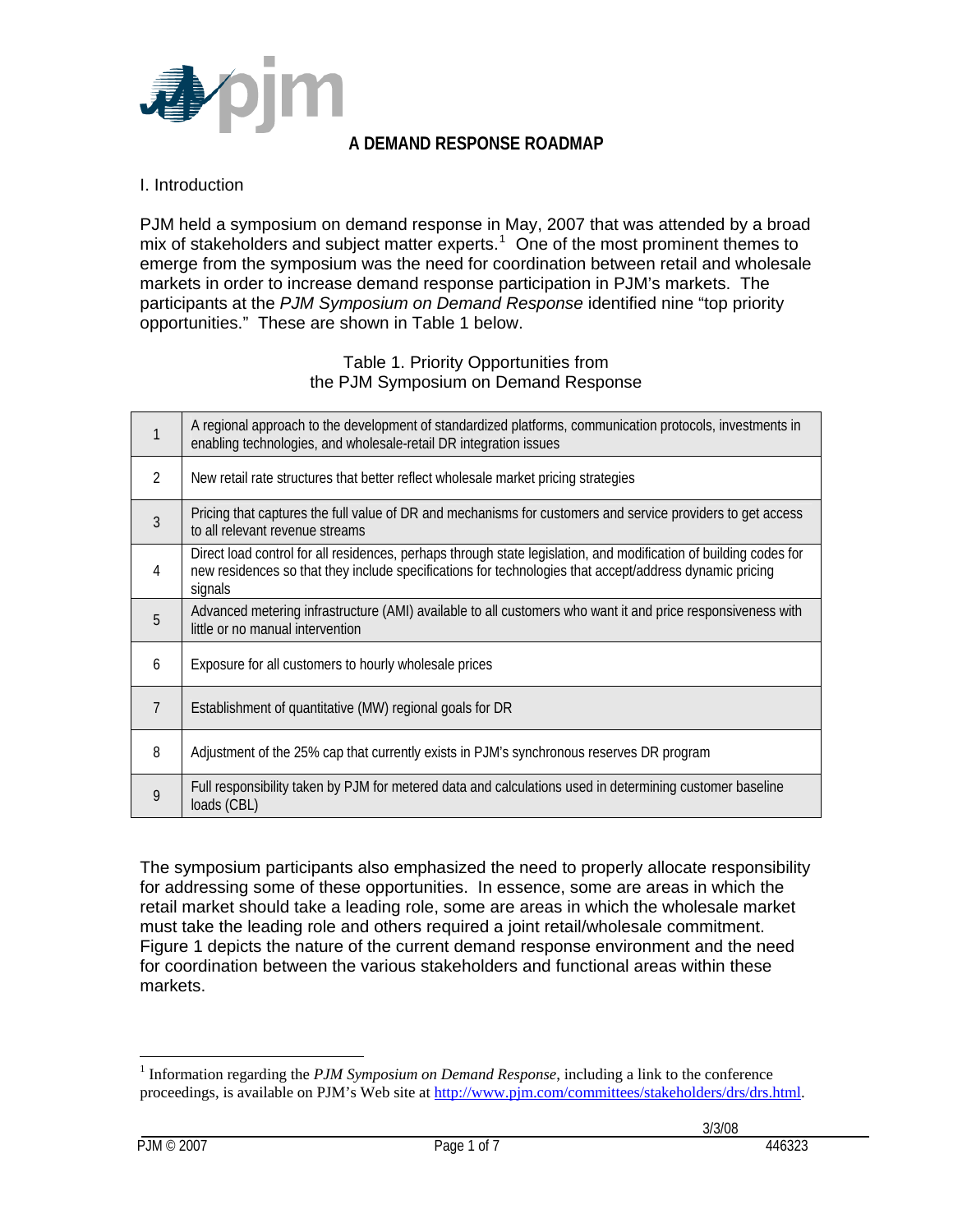

The combination of priority opportunities overlaid by the mix of retail and wholesale market responsibilities lead to suggestions for the development of a coordinated plan, a *Demand Response Roadmap*, to guide the way.

Figure 1. Nature of the Retail and Wholesale Environment – *Building a DR Roadmap* 

This paper is organized into a series of functional areas which collectively form the basis for creating a DR Roadmap. These areas are:

- Dispatch of Demand Resources
- Data Management
- Settlement of Demand Response Activity
- Demand Response in the Planning Process
- Forward Price Signals for Demand Response

Each section includes a table that identifies items and actions for the retail environment and for the wholesale environment. This material was assembled from a variety of sources. These include MADRI's initiatives, recommendations from PJM Symposium on Demand Response, state commission demand response working groups, PJM's Demand Side Response Working Group, and the NARUC/FERC demand response collaborative.

We propose that the MADRI Steering Committee endorse this *Demand Response Roadmap* as the starting point for coordinated retail/wholesale efforts to grow demand response market participation.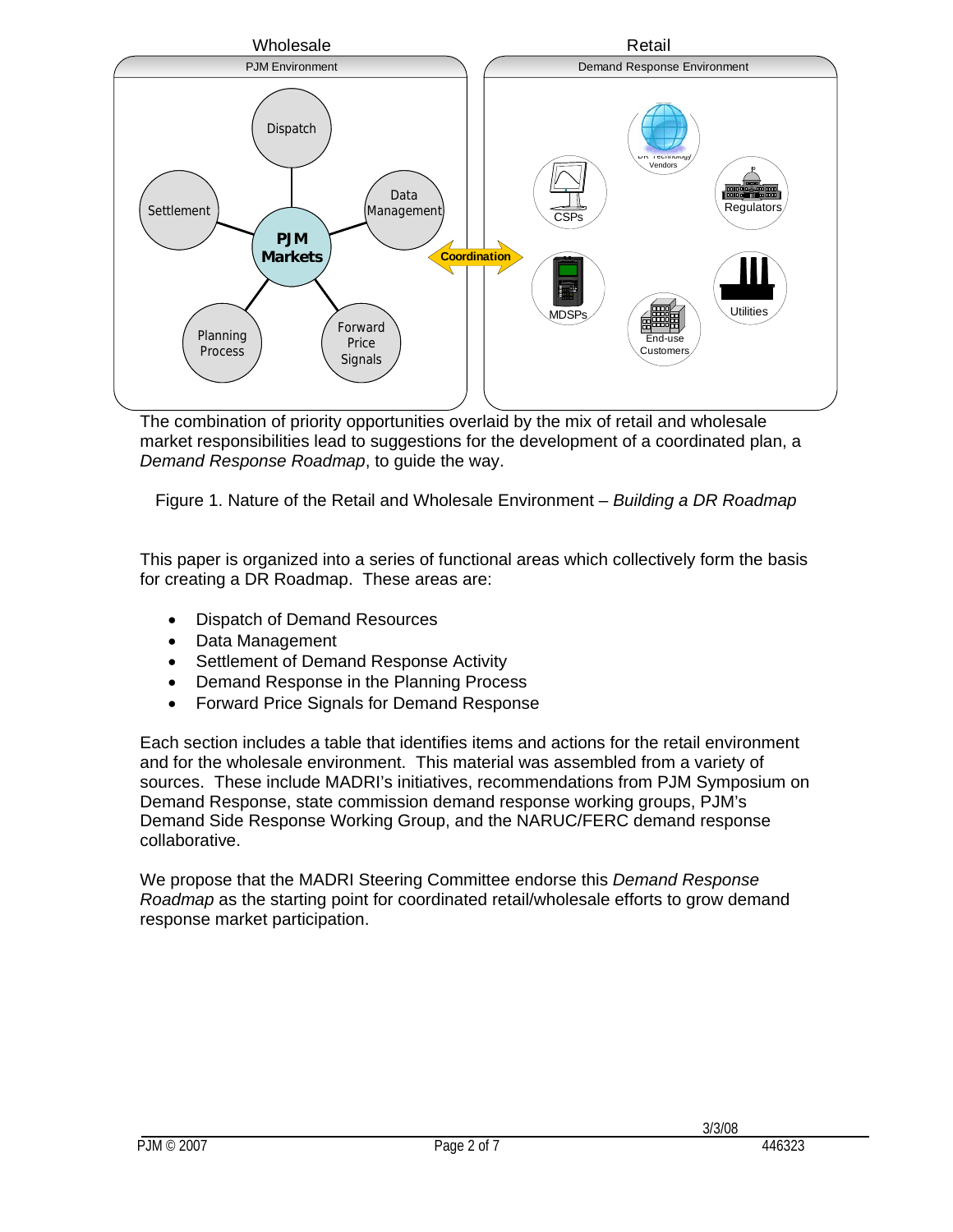### II. Dispatch of Demand Resources

Dispatchable demand response resources based on location or price have significant value in reducing peak demand and the overall cost of serving load. Market design discussions at the PJM Demand Side Response Working Group recognize the value of dispatchable demand resources. Retail markets are recognizing the value of deploying technology that automates response for the customer and enables more granular deployment of demand resources that impact congestion, costs, and reliability.



#### Figure 2. Coordination of Dispatch Activities

# Table 2. Dispatch Considerations by Market

| <b>WHOLESALE</b>                                        | <b>RETAIL</b>                                                 |
|---------------------------------------------------------|---------------------------------------------------------------|
| 1. Enable Real Time availability for both economic and  | 1. DR that is dispatchable based on price and location        |
| emergency Demand Resources                              | 2. Region wide measurement and verification protocols         |
| 2. More reliable economic demand resources in Real      | 3. Decoupled distribution rates or alternative for            |
| Time                                                    | distributor to recover revenues lost as the result of         |
| 3. Real time Unit Dispatch System dispatch of DR        | demand response                                               |
| 4. Implement nodal dispatch of Demand Resources in      | 4. Critical Peak Pricing/other retail rates more aligned with |
| Real Time and for emergencies by identifying nearest    | I MPs                                                         |
| 115kv and above pnode name                              | 5. Retail rate design that provides customers with real       |
| 5. Maintain a voluntary, self-schedule Real Time Energy | savings opportunities (not revenue neutral)                   |
| market option for Demand Resources                      | 6. AMI deployed                                               |
|                                                         | 7. Standard interconnection standards and rules for           |
|                                                         | distributed generation                                        |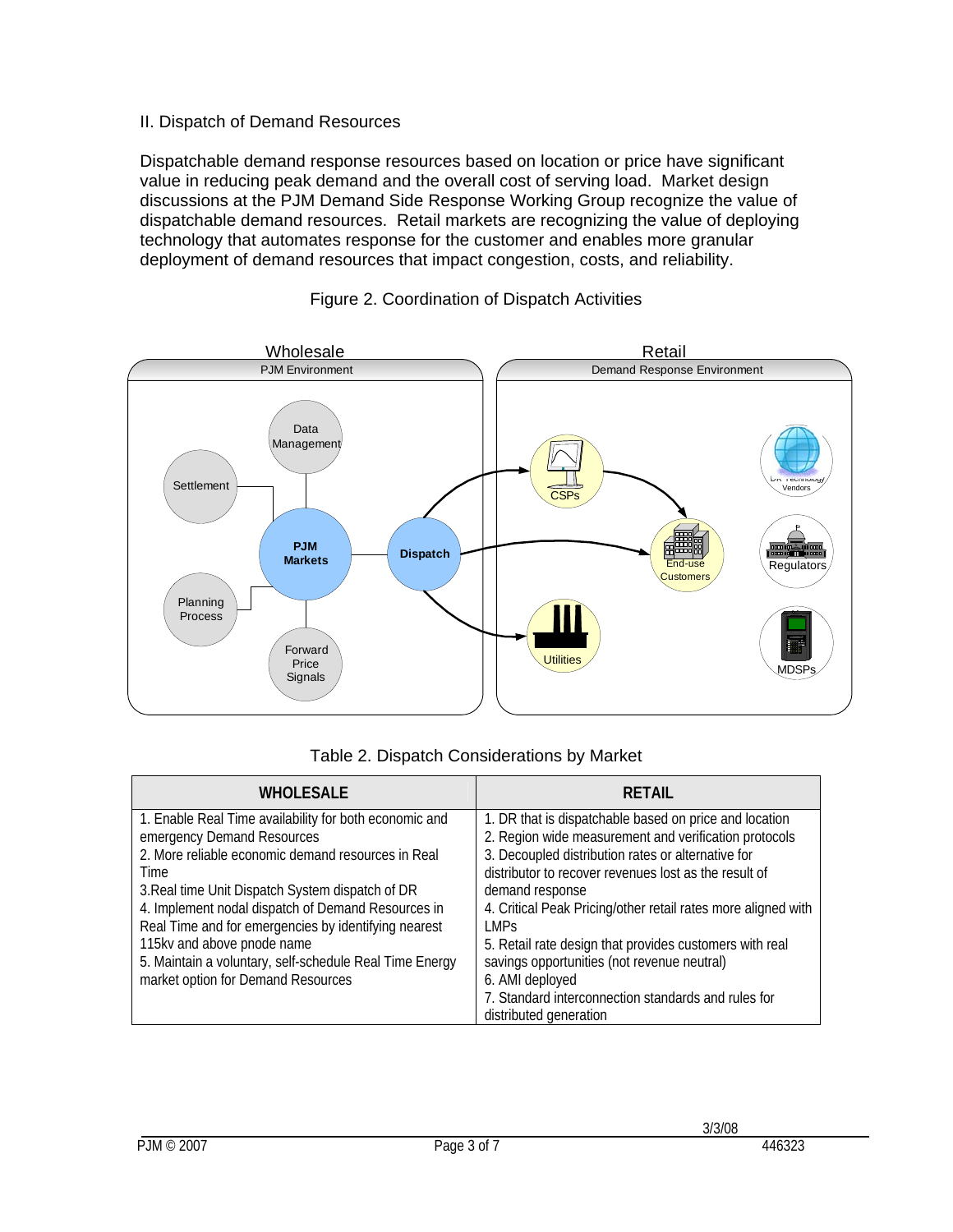# III. Data Management

Better management of customer data including usage data will be key to speeding up wholesale payments for demand reduction activity. The unambiguous right of customers to their own usage, demand and related data as well as the ability to give access to the data to designated entities at a reasonable cost must get immediate retail market focus.



### Figure 3. Coordination of Data Management

|  |  | Table 3. Data Management Considerations by Market |  |
|--|--|---------------------------------------------------|--|
|--|--|---------------------------------------------------|--|

| <b>WHOLESALE</b>                                                                                                                                                                                                                                                                                                                                                                                                                                                                                                                                                                                                                                                                                           | <b>RETAIL</b>                                                                                                                                                                                                                                                                                                                                                                                                                                                                                                              |
|------------------------------------------------------------------------------------------------------------------------------------------------------------------------------------------------------------------------------------------------------------------------------------------------------------------------------------------------------------------------------------------------------------------------------------------------------------------------------------------------------------------------------------------------------------------------------------------------------------------------------------------------------------------------------------------------------------|----------------------------------------------------------------------------------------------------------------------------------------------------------------------------------------------------------------------------------------------------------------------------------------------------------------------------------------------------------------------------------------------------------------------------------------------------------------------------------------------------------------------------|
| 1. Direct data management by PJM<br>a) Enable the aggregation of Demand Resources<br>b) Consider proper interface between eLoad Response<br>and eMarket<br>c) Load Response application enhancements including<br>hourly availability of DR and speedier settlements<br>d) EDC provide directly key customer information<br>2. Management of data provided directly to PJM<br>electronically<br>a) Develop Meter Data Service Provider (MDSP)<br>certification standards<br>b) Determine the appropriate communication<br>technologies for meeting the business need to obtain<br>real market data<br>3. Status quo provision of data to PJM by CSPs for<br>subsequent review by utilities (EDCs and LSEs) | 1. End-use customer and authorized agents<br>unambiguous right to meter data at reasonable cost<br>2. Metering devices requested by CSP on behalf of<br>customers installed within 10 business days<br>3. Meter data directly accessible by PJM and CSP at<br>least daily<br>4. Standard EDI transactions developed to accommodate<br>full market participation by Demand Resources<br>5. Minimize stranded cost of AMI deployment<br>6. Shorter more appropriate depreciation rates for meter<br>data management software |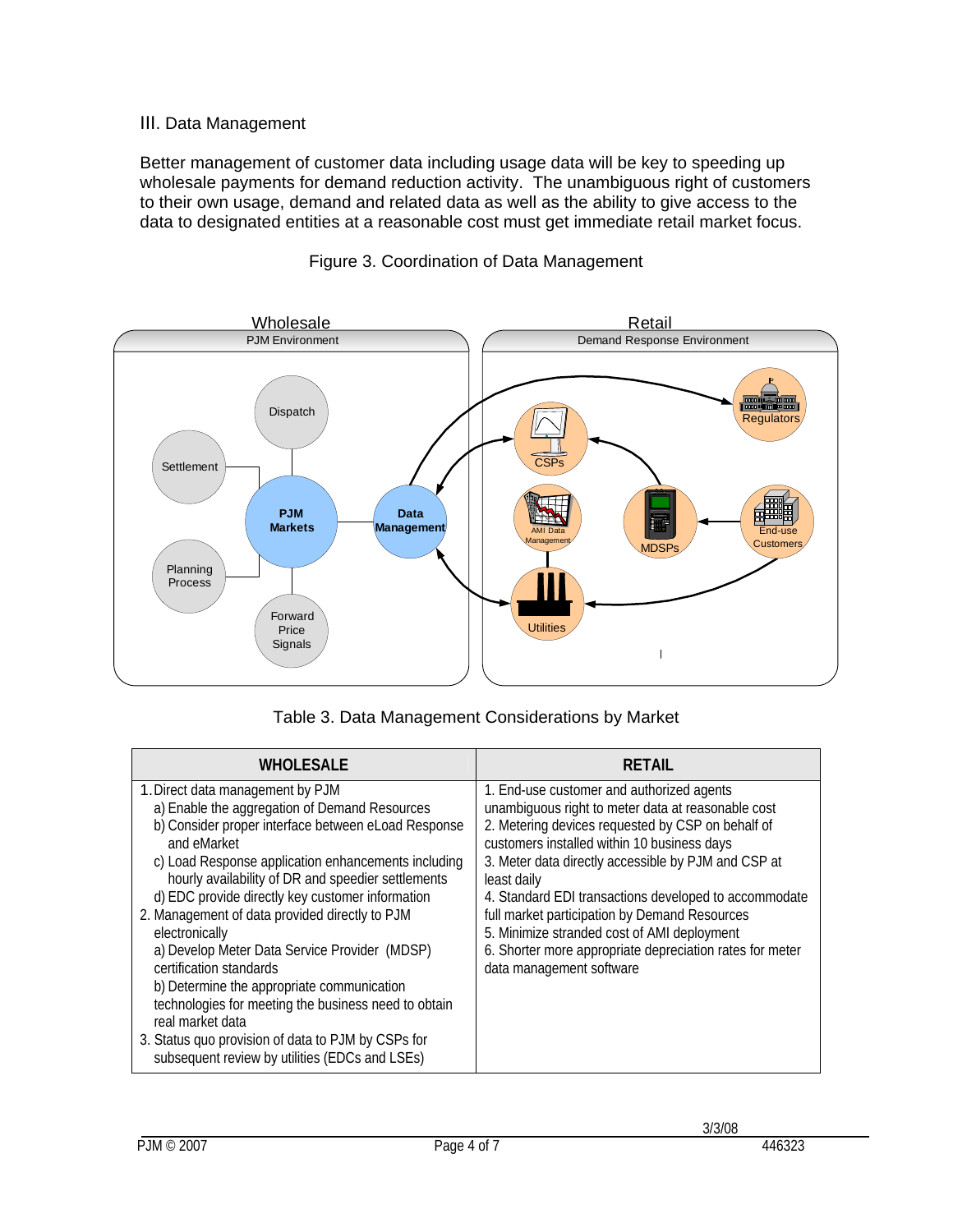## IV. Settlement of Demand Response Activity

Better coordination of customer usage data between the retail and wholesale markets will speed up the payment to and ensure the accuracy of payments made to CSPs for the demand reduction activity of customers. Adopting region wide measurement and verification standards including customer baseline calculation standards for price responsive customers will significantly reduce the capital and operating costs of CSPs competing to serve customers.



#### Figure 4. Coordination during the Settlement Process

# Table 4. Settlement Considerations by Market

| <b>WHOLESALE</b>                                                                                                          | <b>RETAIL</b>                                                                                                                                                                           |
|---------------------------------------------------------------------------------------------------------------------------|-----------------------------------------------------------------------------------------------------------------------------------------------------------------------------------------|
| 1. Speed up settlement for demand reduction<br>2. Automate the settlement adjustment process<br>3. PJM calculates the CBL | 1. Codification of end-use customer's right to sell unused<br>electricity<br>2. Codification of customer baseline (CBL) calculation                                                     |
| 4. PJM direct access to meter data based on regional<br>standards for communications protocols                            | and rules<br>3. Cost effective and timely (daily) access to meter data<br>4. No longer need to routinely review CBL and settlement<br>(spot checks to verify MDSP standards maintained) |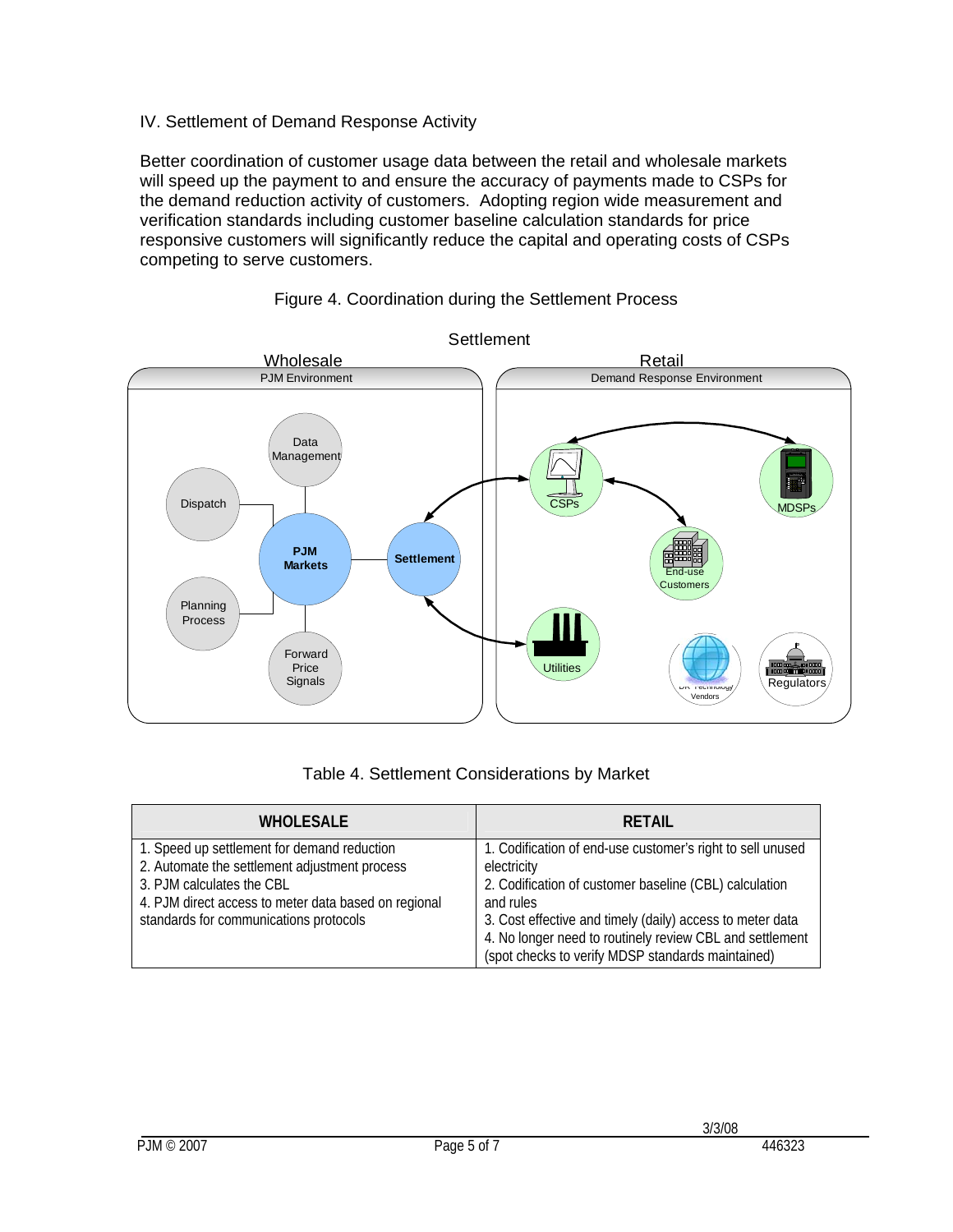# V. Demand Response in the Planning Process

Transmission planning must communicate effectively to the market the quantity and location of demand response and generation resources that could replace or delay the need for transmission enhancements. Conversely transmission plans and regional load forecasts must include the impacts of existing and planned Demand Resources in a timely and accurate manner.



# Figure 5. Coordination during the Planning Process

|  | Table 5. Planning Process Considerations by Market |  |
|--|----------------------------------------------------|--|
|  |                                                    |  |

| <b>WHOLESALE</b>                                     | <b>RETAIL</b>                                            |
|------------------------------------------------------|----------------------------------------------------------|
| Integrate DR into RTEP and Economic Transmission     | 1. Product tests to measure system impact value, and     |
| processes by:                                        | customer acceptance before broad deployment              |
| 1. Publishing DR needed as temporary/permanent       | 2. Update load data that reflects the impact of Demand   |
| substitute for transmission enhancements             | Resources including planned DR                           |
| 2. Developing queue for Planned DR                   | 3. Implement resource procurement strategy that includes |
| 3. Including planned DR in annual update of the Load | economically viable DR                                   |
| Forecasts                                            | 4. Build infrastructure for quick to market DR           |